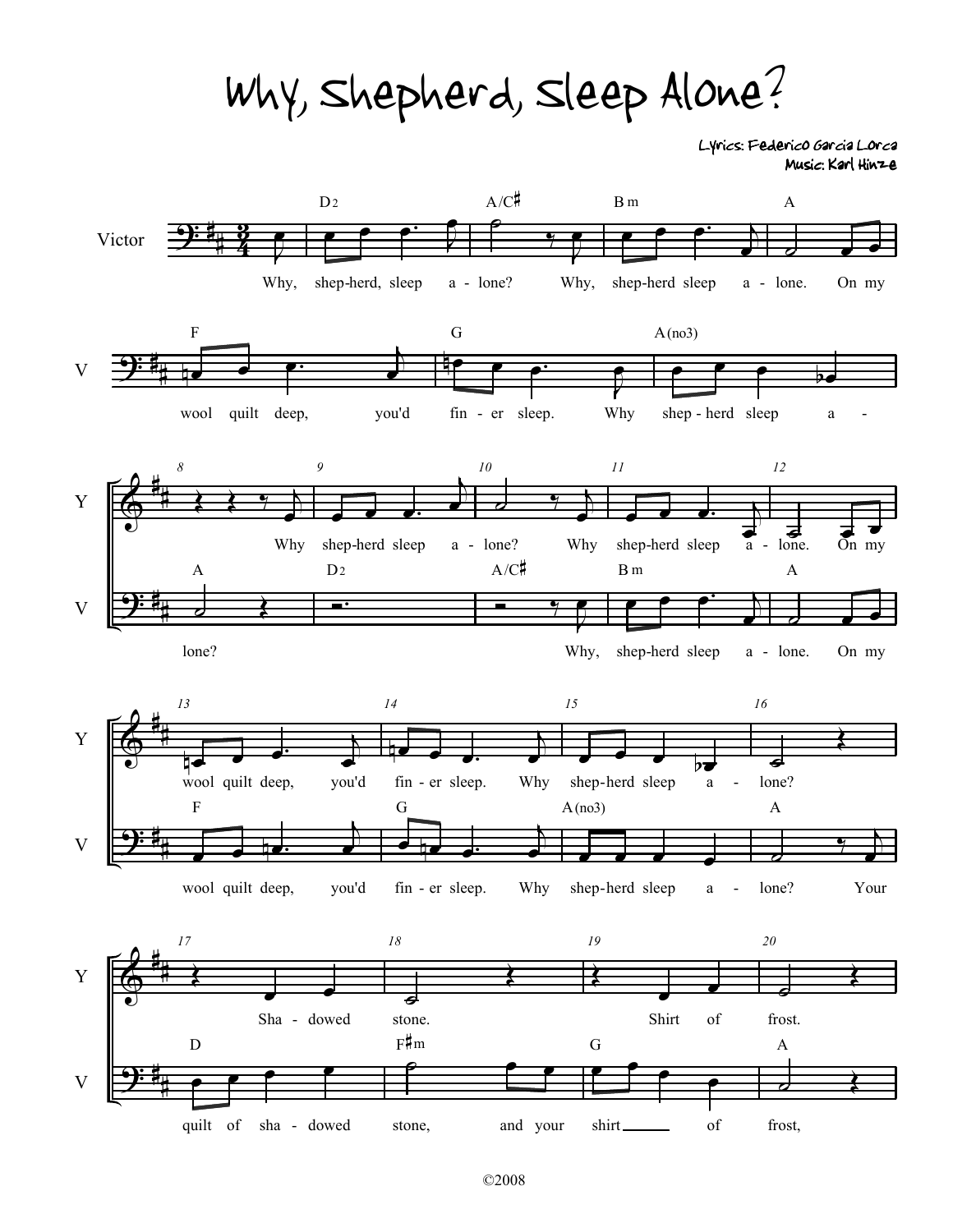Why, Shepherd, Sleep Alone?



2